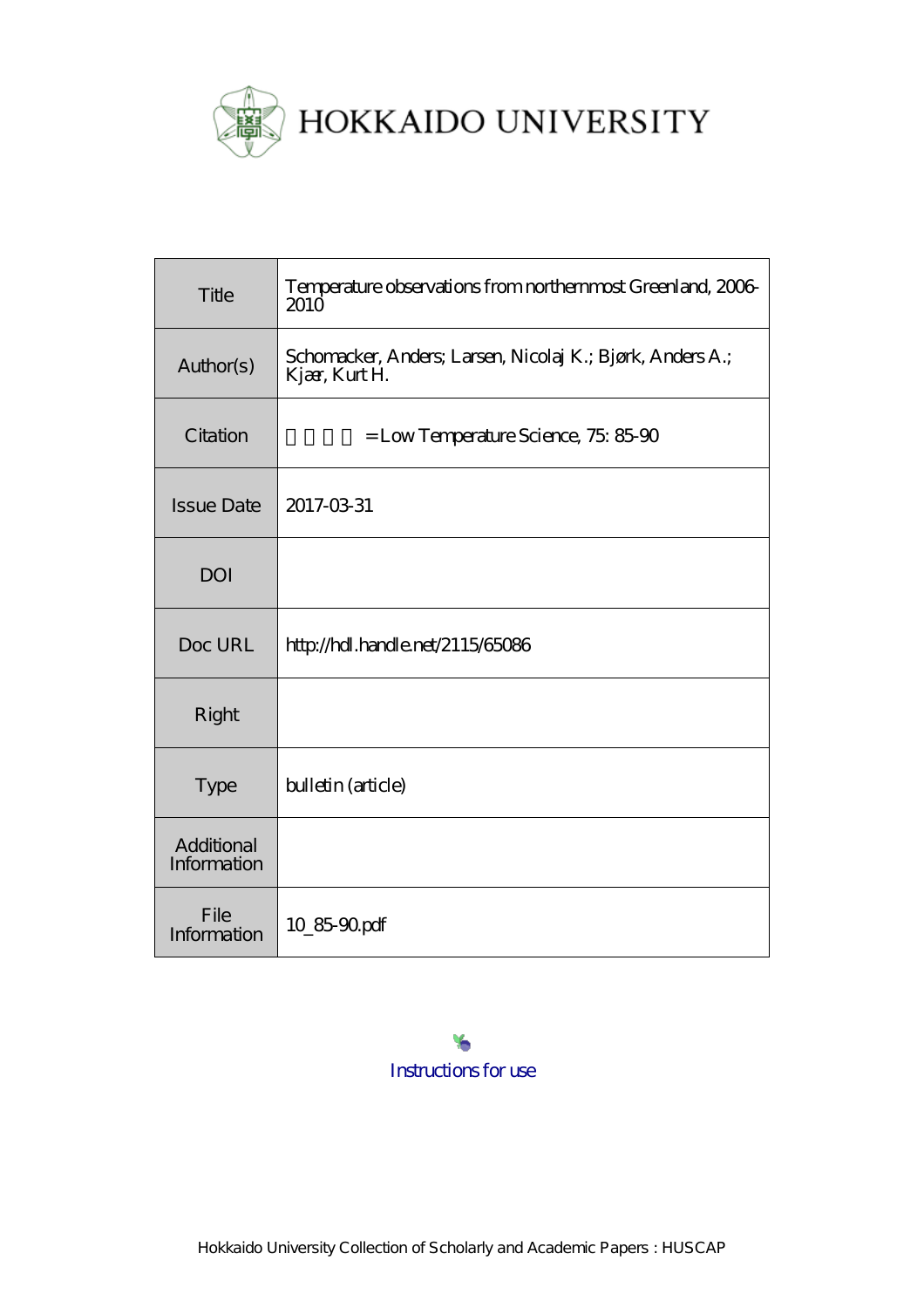# Temperature observations from northernmost Greenland, 2006-2010

# Anders Schomacker<sup>1,2\*</sup>, Nicolaj K. Larsen<sup>2,3</sup>, Anders A. Bjørk<sup>2</sup>, Kurt H. Kjær<sup>2</sup>

Received 11 November, accepted 11 January 2017

Air-, surface-, and subsurface temperatures were recorded by automatic weather stations in Bliss Bugt and Moore Gletscher, Johannes V. Jensen Land, North coast of Greenland from 2006-2010. The mean annual surface temperature is  $-12.1 \text{ }^{\circ}\text{C}$  in Bliss Bugt and  $-13.8 \text{ }^{\circ}\text{C}$  at Moore Gletscher. In 20 cm depth below the surface at Moore Gletscher, the mean annual temperature is  $-13.2$  °C (2007-2008). High-amplitude fluctuations of the winter temperature at the surface and in 20 cm depth at Moore Gletscher indicate that the surface has little or no snow cover, possibly due to catabatic winds from the glacier. In contrast, in Bliss Bugt, c. 5 km to the north, the surface temperature series only shows lowamplitude variations during the winters. This indicates a significant snow cover in Bliss Bugt, persisting throughout the winter. The surface temperature series reveals that the surface is snow free from mid-late June to late August in Bliss Bugt.

Keywords: Surface temperature, soil temperature, Bliss Bugt, Moore Gletscher, North Greenland

# 1. Introduction

Instrumental temperature records from the High Arctic are characterized by few observation points, very uneven geographical distribution of observation points, and short temporal coverage of the observations (Bekryaev et al., 2010). The instrumental temperature record of the north coast of Greenland only extends back to 1980 with data from an automatic weather station located at Kap Morris Jesup (Fig. 1; 83°39'N lat.; 33°22'W long., 4 m a.s.l.; WMO station ID 4301; Cappelen et al., 2000) and operated by the Danish Meteorological Institute. The temperature series from this station suffers from several data gaps and the completion is only 65% for the period 1980-1999 (Box, 2002). This means that additional short time series of air and ground temperature observations from this very remote region

add important information that might be used for studies of the cryosphere, e.g. glacier mass balance, snow cover, the thermal state of permafrost, and validation of remotely sensed data (Braithwaite et al., 1998; Christiansen et al., 2008; Romanovsky et al., 2010; Urban et al., 2013; Williamson et al., 2014).

During a field campaign in North Greenland in 2006, two automatic weather stations were deployed in Bliss Bugt and in front of Moore Gletscher, both located in Johannes V. Jensen Land at the central north coast (Fig. 1). The stations were configured to measure air temperature 2.5 m above the ground, precipitation, surface temperature, and soil temperature in 20 cm depth (in front of Moore Gletscher). Data were recorded from 2006-2010, and retrieved during field work in the summer of 2016. The aim of this paper is to present the temperature data series from Bliss Bugt and

<sup>\*</sup>Corresponding author

e-mail: anders.schomacker@uit.no

<sup>⚑)</sup> Department of Geosciences, UiT The Arctic University of Norway, Tromsø, Norway

<sup>2)</sup> Centre for GeoGenetics, Natural History Museum of

Denmark, University of Copenhagen, Copenhagen, Denmark

<sup>⚓)</sup> Department of Geoscience, Aarhus University, Aarhus, Denmark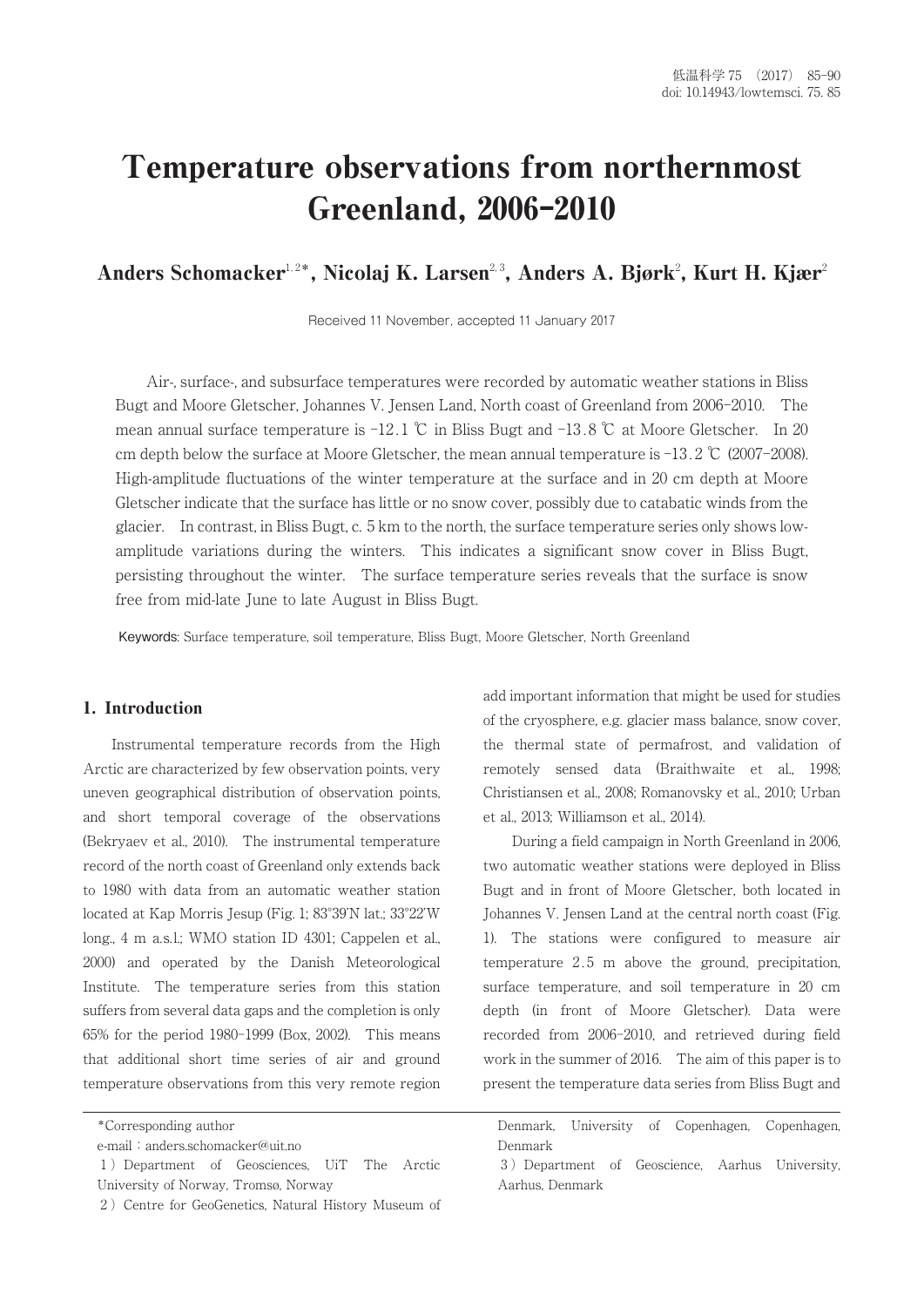

Figure 1: Map of North Greenland. The two automatic weather stations were located in Bliss Bugt and Moore Gletscher in Johannes V. Jensen Land. The location of the meteorological station at Kap Morris Jesup is also shown.

Moore Gletscher.

## 2. Setting

The north coast of Greenland is characterized by a High Arctic, arid climate. There is perennial sea ice cover at the Arctic Ocean along the north coast. Kap Morris Jesup annually experiences 154 days of midnight sun and 143 days of polar night. Some of the coldest temperatures ever measured in Greenland (outside the Greenland Ice Sheet) are from North Greenland. The coldest temperatures recorded in Greenland in November and December in the period 1980-1999 were

10 Air temperature (°C)  $\mathbf 0$  $-10$  $-20$  $-30$ Kap Morris Jesup  $-40$ J F M M J SOND A J A Month

Figure 2: Stacked curves of monthly mean air temperatures from Kap Morris Jesup from 1980-2013. Data from the Danish Meteorological Institute.

measured at Kap Morris Jesup with  $-45$  °C and  $-48.9$  °C, respectively (Cappelen et al., 2000). The mean monthly temperatures at Kap Morris Jesup from 1980-2013 are presented in Fig. 2. Based on years with complete temperature records, the mean annual air temperature at Kap Morris Jesup is -17.3 ℃ from 1980-2013. Cappelen et al. (2000) report a mean annual air temperature of -18 ℃ at Kap Morris Jesup from 1980- 1999. Positive mean monthly air temperatures only occur in June, July, and August (JJA). The mean summer (JJA) air temperature is 0.3 ℃ at Kap Morris Jesup based on months with a complete record in the period 1980-2013.

#### 3. Data and methods

In Bliss Bugt, an automatic weather station was deployed at 83°31' N lat.; 28°47' W. long.; 17 m a.s.l. (Fig. 1). It was operated from July 30, 2006 and recorded hourly until April 19, 2010 when the datalogger memory was full. Air and ground surface temperatures were recorded with Gemini Data Loggers TinyTag Plus2 TGP-4020 with a PB-5001-1M5 10 K NTC thermistor. For positive temperatures, the accuracy of the sensor is 0.2 ℃, and for negative temperatures it ranges from 0.2-0.4 ℃. The air temperature was measured 2.5 m above the ground and the thermistor was mounted in a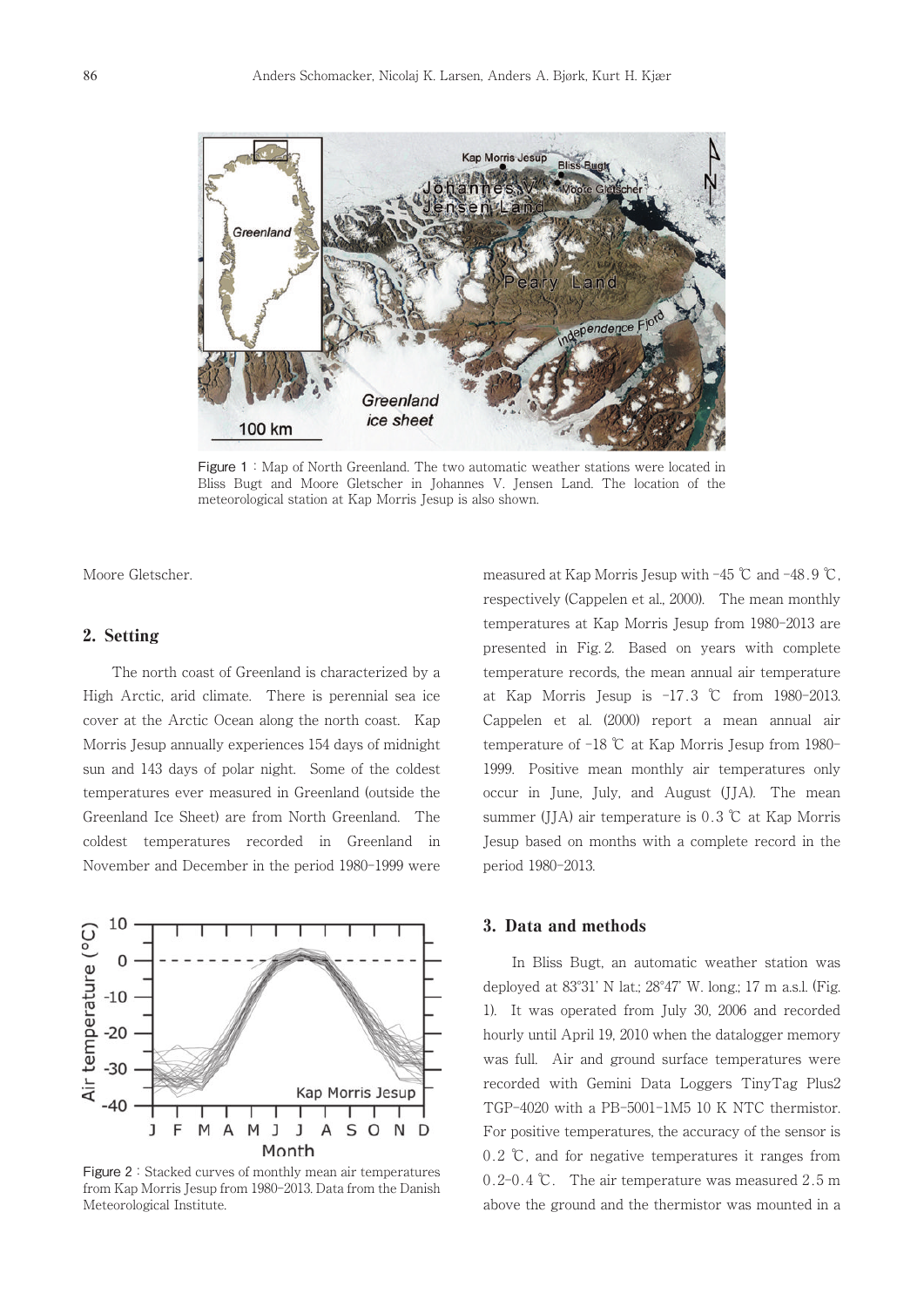

Figure 3: Photograph of the automatic weather station in front of Moore Gletscher, August 4, 2006. The surface and sub-surface temperature sensors are not visible. Persons for scale.

white plastic solar radiation shield. The ground surface thermistor was radiation shielded by well-ventilated rocks. Temperature range of the thermistors is reported to  $-40$  to 125 °C by the manufacturer although they did return colder measurements. This station did not measure temperature below the surface.

A second automatic weather station was deployed c. 700 m from the Moore Gletscher terminus at 83°29'N lat.; 28°55'W long; 10 m a. s. l. (Figures 1 and 3). It was deployed on August 4, 2006 and recorded hourly until February 2, 2010 when the datalogger memory was full. This station was equipped with similar instruments as Bliss Bugt, but additionally it measured soil temperature at 20 cm depth below the surface.

Both stations were also equipped with an automatic precipitation gauge. However, one was missing when the stations were visited in 2016, and another did not return meaningful data. Table 1 provides an overview of the recovered data series from the two stations.

### 4. Results and discussion

The two air temperature sensors only recorded data from July/August 2006 to November 2006/April 2007, respectively (Table 1). They stopped recording data for unknown reasons. The Danish Meteorological Institute automatic weather station at Kap Morris Jesup was also not recording data from January 2006 to July 2009, and the only overlap between our temperature observations and Kap Morris Jesup is from July 2009-April 2010.

The air temperature data from Bliss Bugt reached a minimum of  $-43.2$  °C on December 2006. This series also shows that the 2006-2007 winter air temperatures range between 0 ℃ and -43.2 ℃. The surface temperature in Bliss Bugt, however, is characterized by much smaller amplitude during the winters (Fig. 4A; Table 2). The four recorded winters all show a similar trend where temperature drops below zero in mid-late August and does not reach positive temperatures until mid-late June the following year. The lowest surface temperature of -28.7 ℃ in Bliss Bugt was recorded on March 12, 2007. We interpret the low-amplitude winter surface temperatures in Bliss Bugt as evidence of a significant snow cover that does not allow the shortlived air temperature fluctuations to penetrate to the ground surface (Christiansen et al., 2008). This is also supported by the slow transition from negative to positive ground surface temperatures in mid-late June each year. The ground surface temperature first rises steeply to  $0^\circ\mathbb{C}$  in June each year and stays at c.  $0^\circ\mathbb{C}$  for 1-2 weeks. This is interpreted as the final period of snowmelt.

The summer surface temperature in Bliss Bugt shows much larger amplitude than the winter temperature and follows closely the air temperature fluctuations in 2006. The maximum ground surface temperature was 24.7 ℃ recorded on August 1, 2008 and the

Table 1:Overview of automatic temperature recordings in North Greenland, 2006-2010.

| Station name    | Position         | Parameter         | Start date      | End date          |
|-----------------|------------------|-------------------|-----------------|-------------------|
| Bliss Bugt      | 83°31'N; 28°47'W | $2.5$ m air temp. | July 30, 2006   | April 24, 2007    |
| Bliss Bugt      | 83°31'N; 28°47'W | Surface temp.     | July 30, 2006   | April 19, 2010    |
| Moore Gletscher | 83°29'N; 28°55'W | $2.5$ m air temp. | August 4, 2006  | November 14, 2006 |
| Moore Gletscher | 83°29'N; 28°55'W | Surface temp.     | August 4, 2006  | February 2, 2010  |
| Moore Gletscher | 83°29'N; 28°55'W | 20 cm soil temp.  | August 10, 2006 | December 3, 2009  |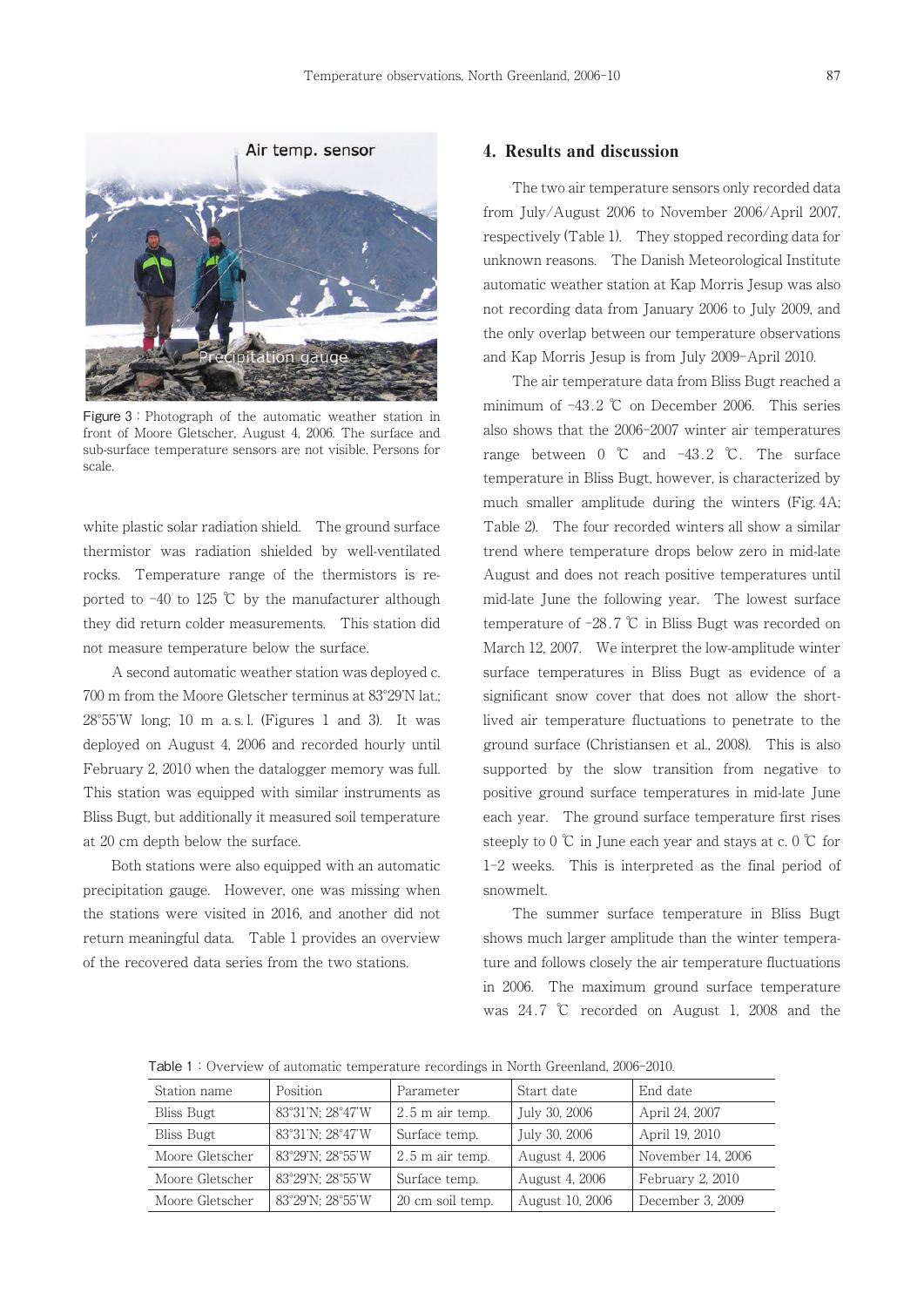

Figure 4: Temperature records from 2006-2010 from the automatic weather stations at the North coast of Greenland. A. Bliss Bugt. B. Moore Gletscher.

Table 2: Summary of data from automatic temperature recordings in North Greenland, 2006-2010.

| Station name      | Parameter         | $T_{mean}$ (2007; $\mathbb{C}$ ) | $T_{mean}$ (2008; $\mathbb{C}$ ) | $T_{mean}$ (2009; $°C$ ) | $T_{\text{max}}$ ( $C$ ; date) | $T_{min}$ (°C; date) |
|-------------------|-------------------|----------------------------------|----------------------------------|--------------------------|--------------------------------|----------------------|
| Bliss Bugt        | $2.5$ m air temp. | No data                          | No data                          | No data                  | $10.5$ :                       | $-43.2:$             |
|                   |                   |                                  |                                  |                          | August 10, 2006                | December 1, 2006     |
| <b>Bliss Bugt</b> | Surface temp.     | $-12.0$                          | $-12.4$                          | $-11.8$                  | 24.7:                          | $-28.7$ ;            |
|                   |                   |                                  |                                  |                          | August 1, 2008                 | March 12, 2007       |
| Moore             | $2.5$ m air temp. | No data                          | No data                          | No data                  | $10.4$ :                       | $-37.3$              |
| Gletscher         |                   |                                  |                                  |                          | August 10, 2006                | November 8, 2006     |
| Moore             | Surface temp.     | $-13.6$                          | $-13.9$                          | $-14.0$                  | 23.5:                          | $-44.6$              |
| Gletscher         |                   |                                  |                                  |                          | June 29, 2008                  | March 8, 2007        |
| Moore             | 20 cm soil temp.  | $-12.8$                          | $-13.6$                          | No data                  | 7.0:                           | $-33.9$ :            |
| Gletscher         |                   |                                  |                                  |                          | July 27, 2007                  | March 9, 2007        |

temperature ranges between 0 ℃ and 24.7 ℃ during the summers (Table 2). The mean annual ground surface temperature in Bliss Bugt is -12.1 ℃ based on the complete years 2007, 2008, and 2009.

The air temperature data from Moore Gletscher reached a minimum of  $-37.3$  °C on November 8, 2006 before the instrument stopped recording data later that month (Fig. 4B; Table 2). The period of overlap with Bliss Bugt shows the same trend. The ground surface temperature series at Moore Glacier, however, differs significantly from Bliss Bugt (Fig. 4). The amplitude

during the winters is much higher, and the ground surface temperature mimics closely the air temperature during the period of overlap in late 2006. Winter ground surface temperatures at Moore Glacier reach a minimum of -44.6 ℃ on March 8, 2007, and the amplitude reaches c. 40 ℃ in the winter of 2010. The similarity to the air temperature in late 2006 and the high amplitude of the ground surface temperature during winters compared to Bliss Bugt indicate that the surface at this locality does not have a significant snow cover (Christiansen et al., 2008). The transition from negative to positive temper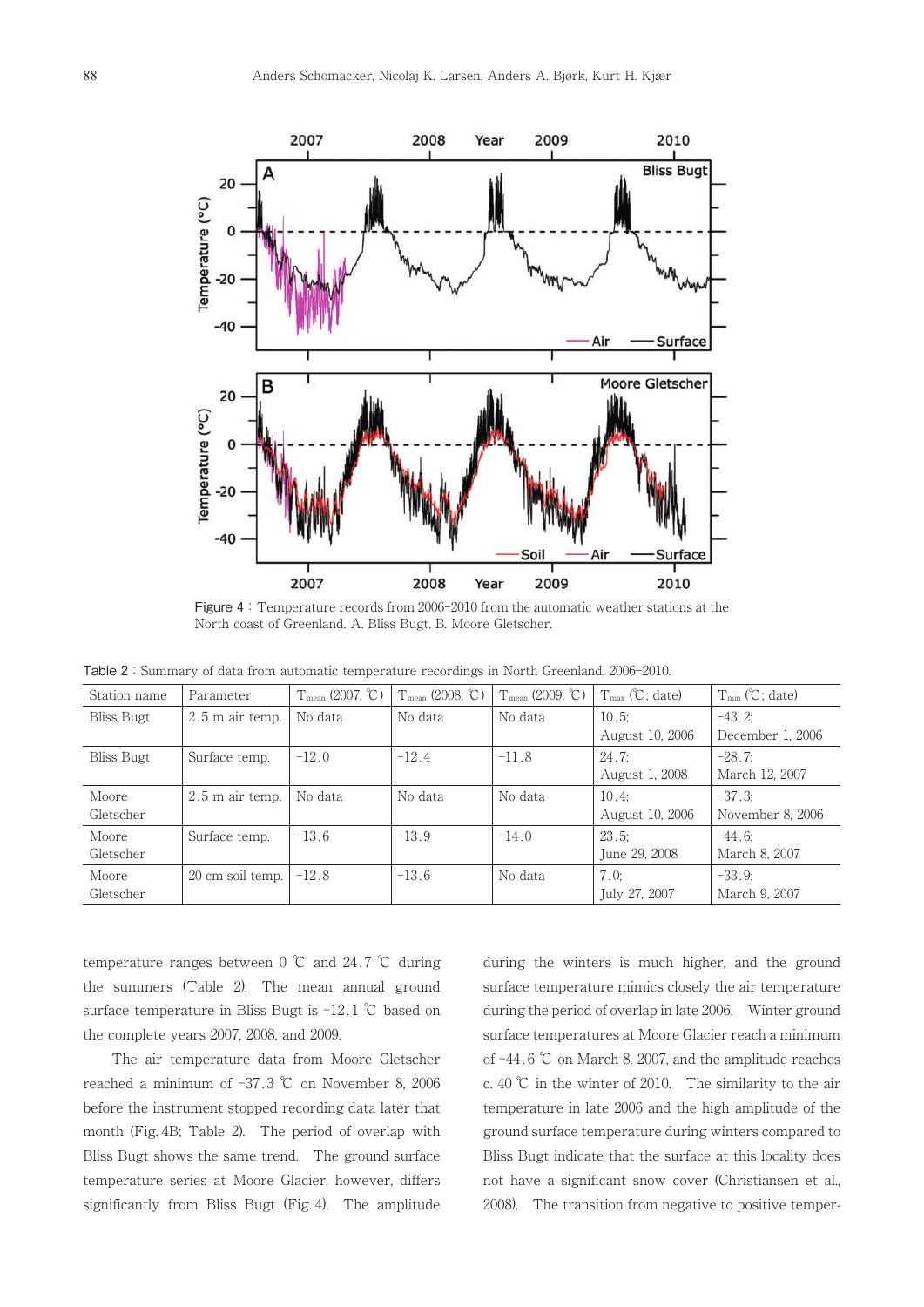atures is rapid in all three years, and there are no extensive periods with near-zero temperatures. This also suggests that there is almost no snow cover.

The summer surface temperature trend at Moore Gletscher is similar to Bliss Bugt. It closely follows the air temperatures in the late summer of 2006. The maximum ground surface temperature was 23.5 ℃ recorded on June 29, 2008 and the temperature ranges between  $0 \text{ }^{\circ}\text{C}$  and  $23.5 \text{ }^{\circ}\text{C}$  during the summers (Table 2). The mean annual ground surface temperature at Moore Gletscher is -13.8 ℃ based on the complete years 2007, 2008, and 2009.

The temperature at Moore Gletscher was also recorded 20 cm below the surface (Tables 1-2; Fig. 4B). The amplitude of this temperature series is smaller than at the surface and in the air but it follows the fluctuations recorded on the ground surface. Minimum temperature in 20 cm depth was -33.9 ℃ recorded on March 9, 2007, and maximum temperature was 7 ℃ recorded on July 27, 2007. The mean annual temperature 20 cm below the surface at Moore Gletscher is -13.2 ℃ based on the two complete years 2007 and 2008. We interpret the high-amplitude winter temperature variations in 20 cm depth as an indicator of a very limited insulating snow cover at the surface.

Notably, the ground surface temperature at Moore Glacier rises above zero 3-4 weeks earlier than in Bliss Bugt each year. Together with the high-amplitude winter temperature fluctuations, this indicates that the snow cover was limited throughout the observation period. We suggest that the limited snow cover in front of Moore Gletscher is due to catabatic winds from the glacier, blowing snow off the ground surface. The station in Bliss Bugt is located on the flat, open coastal plain at the north coast of Greenland (Larsen et al., 2010). Although this very open plain is not favorable for snow accumulation, our data show that the surface is, indeed, snow covered until mid-late June. The snow cover also explains the slightly higher mean annual ground surface temperatures in Bliss Bugt compared to Moore Gletscher (Table 2). Ground surface temperature data suggest that the surface is free of snow from mid-late June to late August in Bliss Bugt. Air, surface, and 20 cm depth temperatures all suggest that the study area hosts continuous permafrost (e. g. French, 2007; Christiansen et al., 2008). Only the upper 20-30 cm of the ground were thawed during installation of the thermistor at Moore Gletscher in August 2006.

# 5. Conclusions

- ・The mean annual ground surface temperature in Bliss Bugt is -12.1 ℃ (2007-2009) and -13.8 ℃ at Moore Gletscher (2007-2008).
- ・The mean annual temperature at 20 cm depth below the surface at Moore Gletscher is -13.2 ℃ (2007- 2008).
- ・Snow free surface conditions extend from mid-late June to late August in Bliss Bugt (2007-2009).
- ・The lowest recorded temperature was -44.6 ℃ at the ground surface at Moore Gletscher on March 8, 2007. The highest temperature was  $24.7$  °C at the ground surface in Bliss Bugt on August 1, 2008.
- ・Bliss Bugt and Moore Gletscher experience very different snow cover conditions. The low-amplitude fluctuations of surface temperature in Bliss Bugt suggest that the surface is snow-covered throughout the winter. The forefield of Moore Gletscher experience high-amplitude variations in surface and subsurface temperature, indicating that the snow cover is absent or thin.

#### Acknowledgements

The Danish National Research Council (FNU) supported this study through the LongTerm project (grant to S. Funder). Funding from the Commission for Scientific Research in Greenland to K.H. Kjær during the International Polar Year 2007-08 endorsed APEX (Arctic Palaeoenvironments and its EXtremes) project is also acknowledged. We thank members of the 2006 LongTerm field campaign in North Greenland. K. H. Kjær acknowledges the invitation to the international workshop "Greenland ice sheet mass loss and its impact on global climate change" under the SIGMA (Snow Impurity and Glacial Microbe effects on abrupt warming in the Arctic) project, the ArCS (Arctic Challenge for Sustainability) Project and the Joint Research Program of the Institute of Low Temperature Science, Hokkaido University. Data from Bliss Bugt and Moore Gletscher